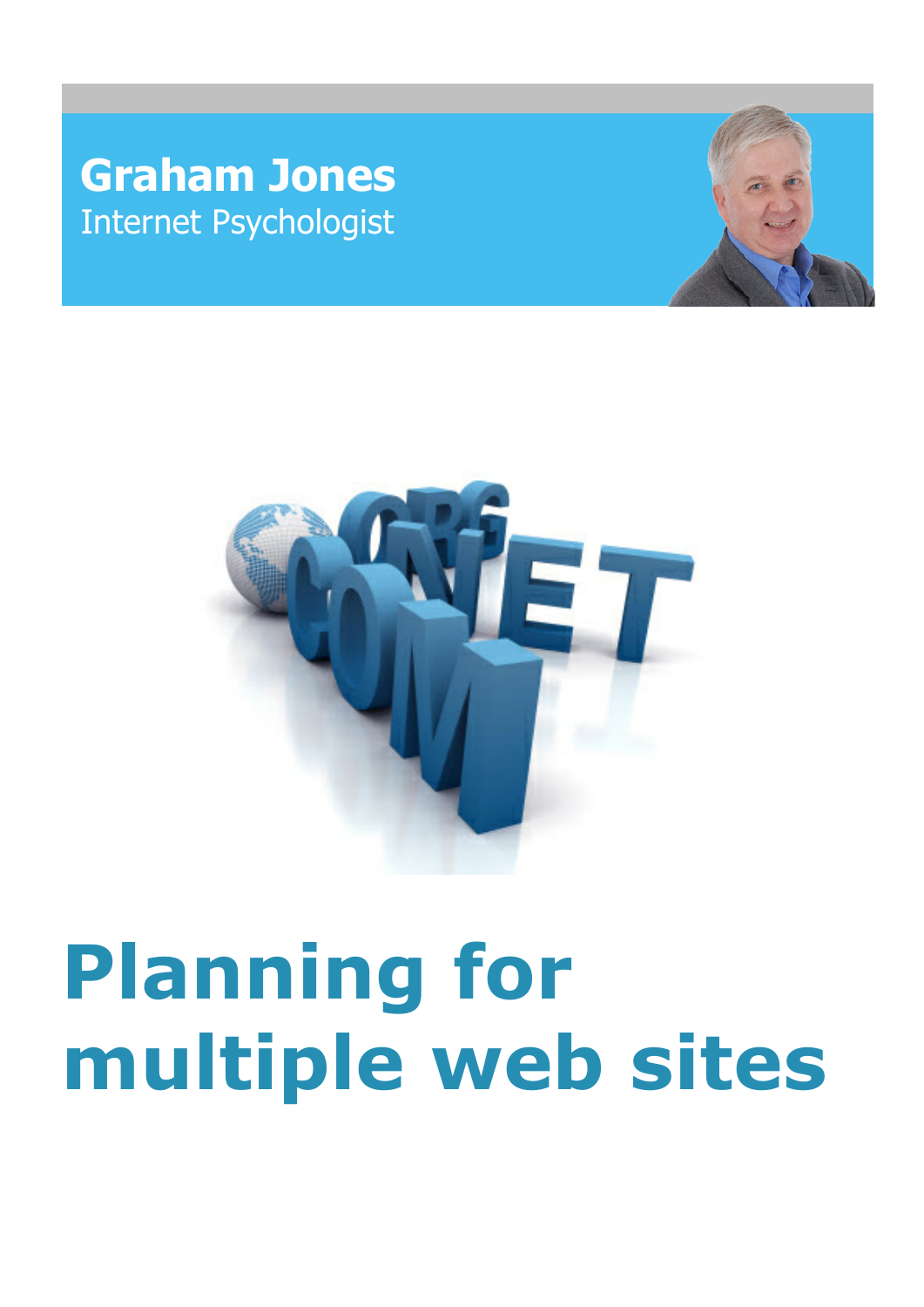### **Planning for multiple web sites**

A multiple web site strategy can help many companies achieve more online. Most businesses target more than one kind of customer. If your company has a single web site trying to reach all your different target groups, you end up with a rather general site that actually appeals to no-one. The only way out of this is to have multiple web sites focused on specific targets and niches. Furthermore, you may need a number of different web sites for each target group, focused on specific outcomes. Few people linger on a web page for long. If your potential customers have to spend time working out what you expect them to do, or if they have to search for what they really want, you will lose them to competing web sites that offer greater clarity. The only way you can be completely clear is with multiple web sites, targeted at specific outcomes for each particular niche group. This guide helps you plan and organise your multiple web site strategy.

#### **1. Understand your own business**

The first step in any multiple web site strategy is to take a good, hard look at your own business and work out EXACTLY what you offer and to which specific kind of customers. Don't simply say something like "we are accountants who offer a full service to small businesses". Instead say things like "We provide weekly bookkeeping for sole traders" or "We complete the VAT returns for companies who use cash flow reporting". In other words, look closely at the very specific services and products you offer and describe your customers for each of those exactly. You may find it easier to compile your information in a spreadsheet table.

#### **2. Talk to your customers**

Spend some time talking to your customers to find out two things. Firstly you want to know what specific products and services they most value from your company. Secondly, you need to find out what words and phrases they associate with your business, your products and your services. Record your conversations, if possible, and analyse the content so you get a good idea of the way your customers perceive you and your products.

#### **3. Research keywords**

The Internet is indexed using keywords and phrases. You need to find out which words and phrases are appropriate for your products and services. With your own understanding of your business and your discussions with your customers (steps 1 and 2 above) use Wordtracker ([www.wordtracker.com\)](http://www.wordtracker.com) to find keywords which people type into search engines which are associated with your business, products and services. The words your customers use will be invaluable here, as they may associate words with your business that other people also type into search engines and which are words you may not have come up with yourself.

#### **4. Analyse your keywords**

Once you have completed your keyword research, look at your findings and sort your keywords according to your products and services. Group the keywords and rank them in terms of value to you - and the extent of the competition (revealed in your Wordtracker research). Looking through your

© Graham Jones 2009 Page 2 www.grahamjones.co.uk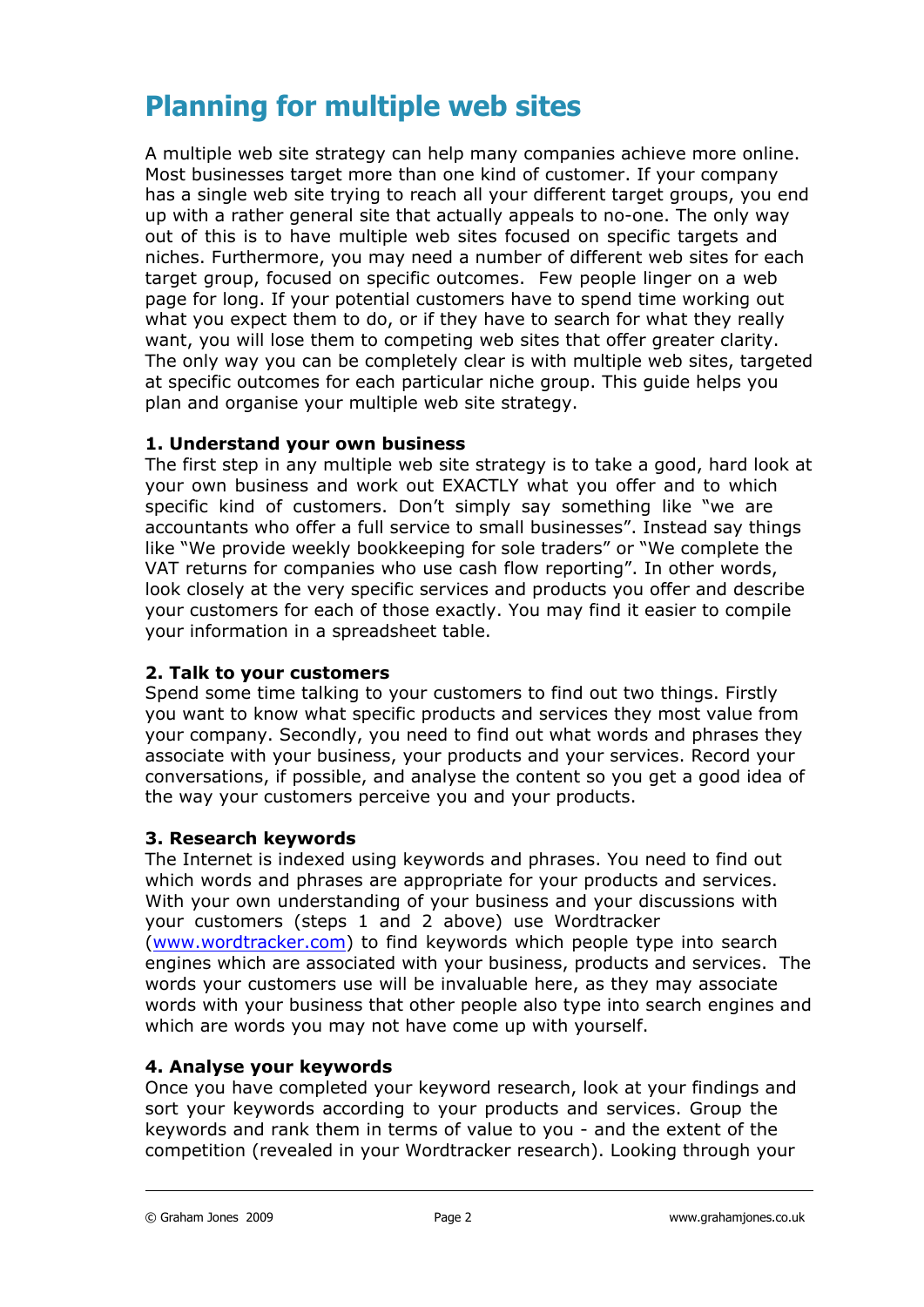analysis you will be able to see which keywords, products and services will be suitable candidates for separate web sites. For instance, if you have a product which only has one or two keyword searches and for which there is relatively high competition, a separate web site would be costly and time consuming. However, if you have a product or service which is associated with several different keywords and phrases and which also has little competition, then this will make a very good candidate for a separate web site. Analyse your data and work out which products and services would be good value for separate web sites.

#### **5. Research possible domain names**

Once you have a list of possible separate web sites, you will need to find domain names for them. It is a good idea to buy all your domain names from a supplier that is separate to your hosting company. This means that you can easily change your hosting company in the future if necessary. A good place to get your domain names (and control all the technical features of them) is Domain Monster ([www.domainmonster.com\)](http://www.domainmonster.com). At Domain Monster you will be able to research domain names and order them - even if you don't plan to use them straight away. Get the domains you want, before someone else snaps them up. Try to use your most valuable keywords in your domain names.

#### **6. Look for a suitable hosting company**

You will need a hosting account that is capable of handling several web sites at the same time. This will ease administration and will save time and money. There are several options for hosting. You could search for companies that provide multiple web site hosting; often a "reseller" account is best as this allows several web sites within one account. An alternative is a "CPanel" hosting account as this allows you to have "add-on"domains. You could also consider a "virtual server" or a "dedicated server". An excellent UK company that provides such a range of services is NetHosted ([www.nethosted.co.uk](http://www.nethosted.co.uk)).

#### **7. Choose a content management system**

Your multiple web sites will need to be updated regularly to make them attractive to your readers and to the search engines. The easiest way to achieve this is with a "content management system". Many reseller accounts, the CPanel accounts and many virtual servers come with a range of content management systems pre-installed. They include WordPress, Joomla and Drupal. You will need to investigate these systems and determine which is most appropriate to your specific needs and preferences. If in doubt, WordPress ([www.wordpress.org\)](http://www.wordpress.org) is suited to many business needs.

#### **8. Plan a standard structure**

You will want to avoid "re-inventing the wheel" when it comes to multiple web sites. So, consider a structure that will be applicable to all. Think about whether each web site will have several layers or sections. Will you need a contacts page, an "about" page and so on? What will your footer say? What "links" page will you need? The more you can have in terms of a "boilerplate" system the better, as this will save you time.

<sup>©</sup> Graham Jones 2009 Page 3 www.grahamjones.co.uk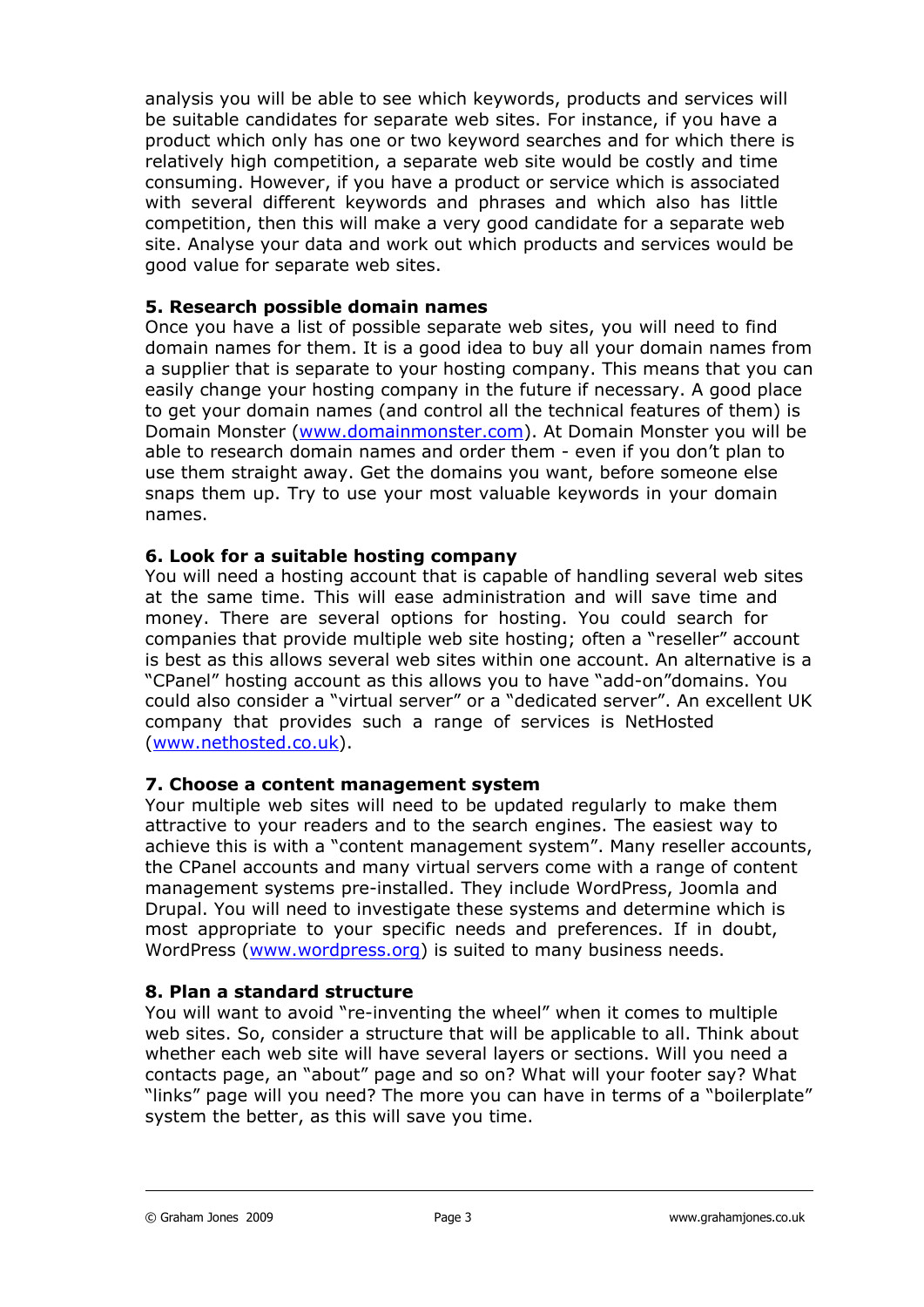#### **9. Plan your content**

The next aspect of planning is in terms of content for each of your separate web sites. What topics will each web site cover? (The keyword research should give you some clues...!) How often should you add material on these topics? A web site that is not updated regularly is of little value to people and it is less attractive to search engines. But how often should each of your web sites be changed and added to? What's right for one niche may not be appropriate for another. So, in addition to planning the kind of content, also work out a "publishing" schedule for adding new content.

#### **10. Plan content contributions**

Once you know the kind of content you want and when you want it, you can now consider who is going to produce it. This might be you, your staff or an outsourced supplier. Whoever it is, you will need to brief them properly and get them producing the right kind of material, using the appropriate keywords and to the schedule deadlines. You can find suitable content producers at Elance ([www.elance.com](http://www.elance.com)).

#### **11. Choose your design**

If you are using content management software you will need to select a suitable "theme" for your web sites. You can also get themes designed specifically to match your corporate branding. There are plenty of themes designers for each of the content management systems that can be found either using Google or by looking in Elance. There are, though, plenty of free and low cost themes from sites such as Template Monster ([www.templatemonster.com](http://www.templatemonster.com)).

#### **12. Set up your first site**

Now you have your design and your content underway you can set up your first site. Go to your domain company and adjust the settings so that your domain points to your hosting account. The details for doing this will be provided by your hosting company. Then install the content management system and your theme. Now, set up all the standard structures for your web site (such as the Contacts page and the About Us page). Also, be sure to set up any email addresses your site will need.

#### **13. Add initial content**

For your first web site, add in all the relevant content using the keywords in the following ways: in the <TITLE> tag for each page, in the <H1> headline and in the URL. For instance, let's imagine your keyword was "VAT returns completed for you". This phrase would need to be in the "behind the scenes" aspect of the web site as the <TITLE> of the page. It would also be the page H1 tag - the bold part in large letters that people see as the main headline. It would also need to be in the URL as in "www.websitename.com/vatreturns-completed-for-you.html". If you use WordPress or Joomla, then you do not need to concern yourself with such technicalities as this is all done automatically for you. With your keywords in these three places - and within the text of the page - search engines are in no doubt as to what your page is about.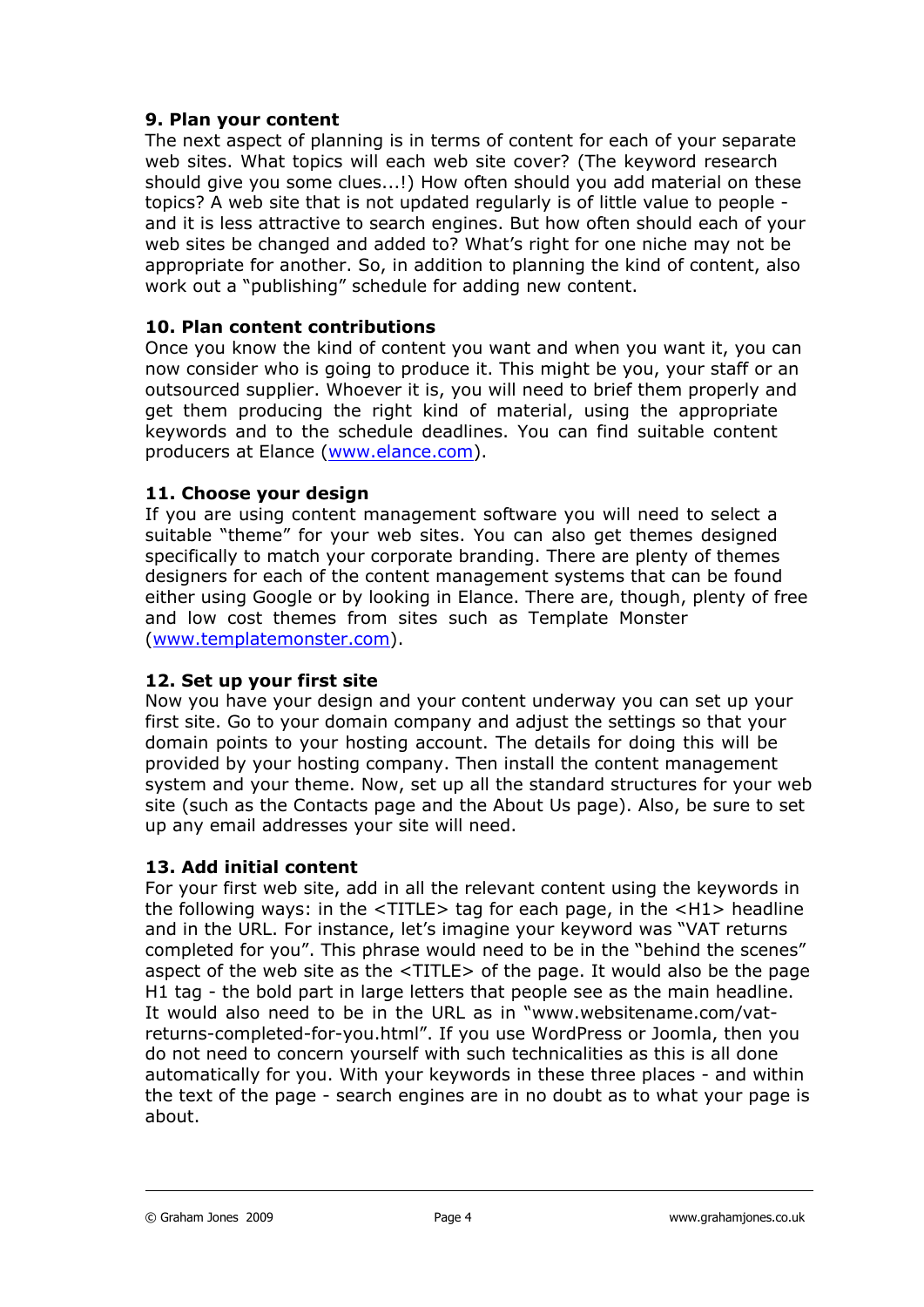#### **14. Set up further web sites**

Now that your first web site is set up all you need to do is repeat the exercise for subsequent web sites. Having completed all the tasks once, repeating them for the additional web sites you need to construct is comparatively easy.

#### **15. Let people know about your web sites**

Creating a variety of web sites for specific niches is good - but only if people know about them. You will need to promote each web site to each of your target markets individually. You can find various booklets on promoting your web sites at [www.grahamjones.co.uk/freebooks.](http://www.grahamjones.co.uk/freebooks)

#### **16. Refresh the content**

Now that your web sites are up and running - and hopefully attracting visitors - you need to add new content according to your schedule. Set aside diary time to review new content and add it to each site. Also, plan new content ideas and forward these to your contributors.

#### **17. Start to analyse your sites**

After your site has started to attract people and is being updated regularly you can begin to analyse the impact you are having. Because each of your sites is aimed at a specific purpose - such as buying a particular product you will know the outcomes you are looking for. Build these into your Google Analytics account so that you can measure the impact of each of your web sites. See: [www.google.com/analytics](http://www.google.com/analytics).

#### **18. Grade your sites**

Once you have set up Google Analytics you can take a look at how well your sites are doing in comparison to the competition. The best way of assessing this is by using the various tools at Grader [\(www.grader.com\)](http://www.grader.com).

#### **19. Re-check your keywords**

Even though your new web sites may be working well, unless you re-check your keywords regularly, you may find your site begins to lose favour. That's because keywords are rarely "static". Tastes, fashion and language all change and as a result some keywords lose popularity and new ones arrive on the scene. If you are not evaluating your keywords every few months your web sites could become less popular.

#### **20. Adjust your content**

If keywords change, you may need to remove some of your content, or add new content to take into account new words and phrases.

So, these are the 20 main steps you need to take in order to succeed with multiple web sites. As you can see, most of the work is done in the planning. The design is the least important aspect of your multiple web site strategy. Fundamental to the success of your multiple web sites is finding out what is going on in your customer's mind and then providing a web site that matches. That's why talking to your customers and conducting keyword research is so important. You should not skimp on this aspect of producing multiple web sites.